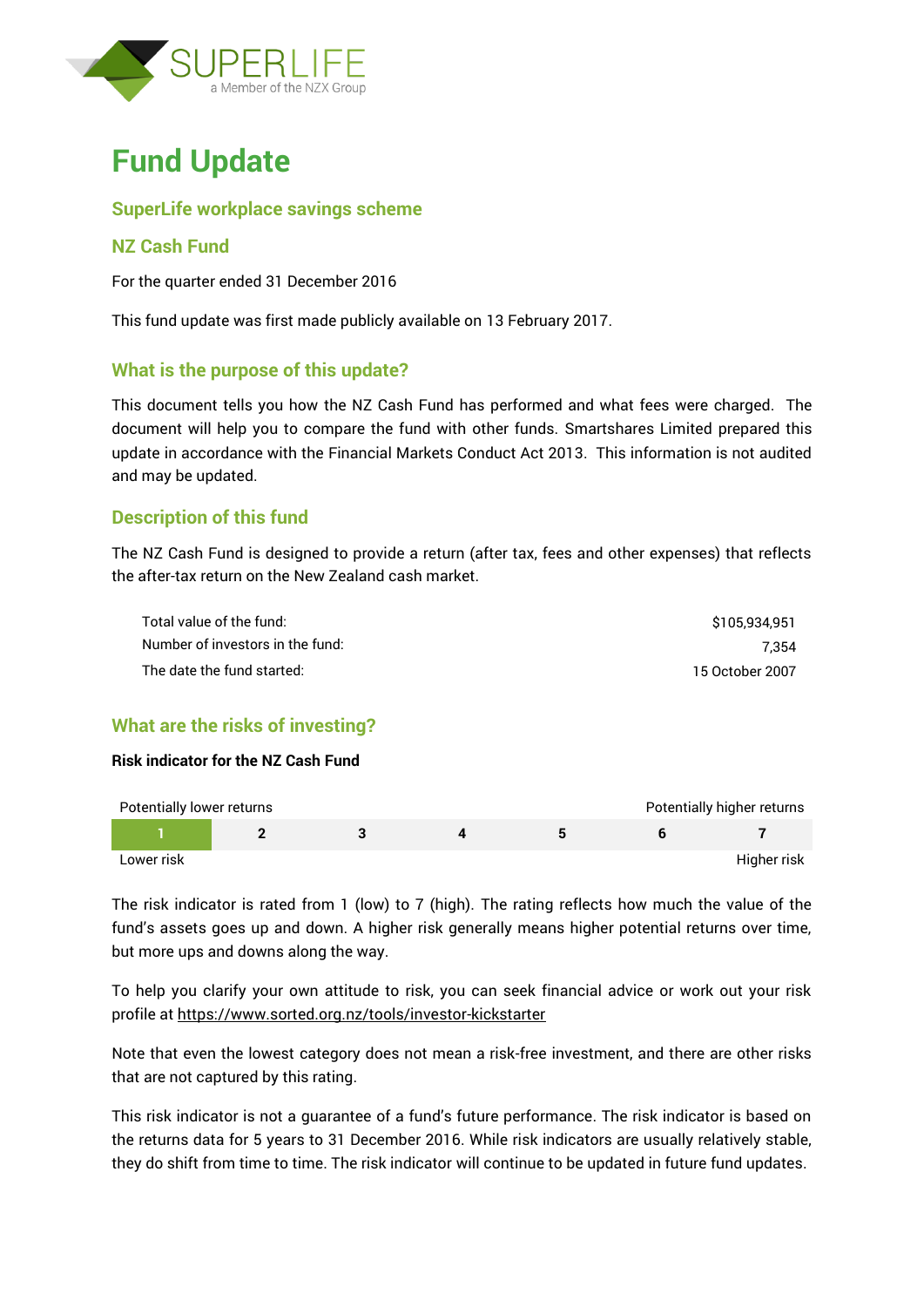

#### **Other specific risks**

There are other risks that may increase the risk to returns for investors, which are not reflected in the risk indicator. These risks include active management risk. In particular, while SuperLife workplace saving's philosophy is that a passive approach to investing will deliver better long-term results, we make some active management decisions. There is a risk that this may result in the fund achieving a return that is lower than the investment objective for the fund.

See the "Other Information – Risks" document on the offer register at www.business.govt.nz/disclose for further information.

## **How has the fund performed?**

|                                                                           | Average over past 5 years | Past year |
|---------------------------------------------------------------------------|---------------------------|-----------|
| Annual return<br>(after deductions for charges and tax)                   | 2.63%                     | 2.12%     |
| <b>Annual return</b><br>(after deductions for charges but before tax)     | 3.62%                     | 2.81%     |
| Market index annual return<br>(reflects no deduction for charges and tax) | 2.93%                     | 2.51%     |

The market index annual return is based on the annual return for the S&P/NZX Bank Bills 90-Day Index. Additional information about the market index is available on the offer register at [www.business.govt.nz/disclose](http://www.business.govt.nz/disclose)



#### **Annual return graph**

■ NZ Cash Fund Market index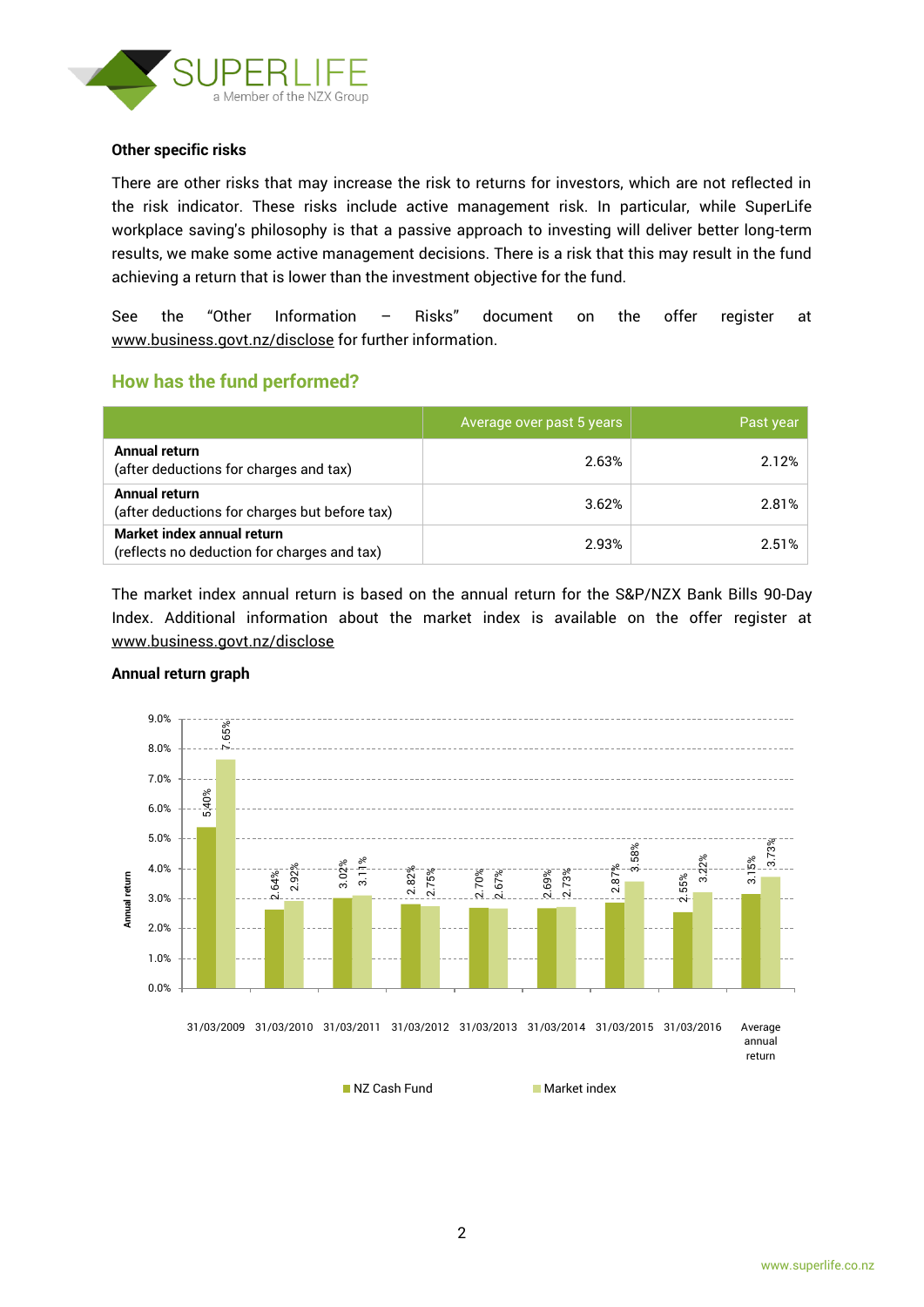

This shows the return after fund charges and tax for each year ending 31 March since the fund started. The last bar shows the average annual return since the fund started, up to 31 December 2016.

**Important**: This does not tell you how the fund will perform in the future.

Returns in this update are after tax at the highest prescribed investor rate (PIR) of tax for an individual New Zealand resident. Your tax may be lower.

## **What fees are investors charged?**

Investors in the NZ Cash Fund are charged fund charges. In the year to 31 March 2016 these were:

|                                                    | % per annum of fund's net asset value |
|----------------------------------------------------|---------------------------------------|
| <b>Total fund charges</b>                          | $0.31\%$                              |
| Which are made up of:                              |                                       |
| <b>Total management and administration charges</b> | 0.31%                                 |
| Including:                                         |                                       |
| Manager's basic fee                                | 0.20%                                 |
| Other management and administration charges        | 0.11%                                 |
| <b>Total performance-based fees</b>                | 0.00%                                 |
| <b>Other charges</b>                               | Dollar amount per investor            |
| Administration fee                                 | \$33 per annum <sup>*</sup>           |

The supplement for your employer may allow you to withdraw money from your member account and transfer it to a KiwiSaver scheme. Where the transfer is to a KiwiSaver scheme other than the SuperLife KiwiSaver scheme, you may be charged a withdrawal fee. The fee is \$50.

\*From 9 November 2016, the total fund charges changed to an estimate 0.42% per annum of the fund's net asset value and the administration fee reduced to \$12 per annum. A paper statement fee of \$18 per annum was introduced.

See the "Other Information – Fees" document on the offer register at www.business.govt.nz/disclose for further information about the fees you will be charged for investing in the SuperLife workplace savings scheme.

Small differences in fees and charges can have a big impact on your investment over the long term.

## **Example of how this applies to an investor**

Jess had \$10,000 in the fund at the start of the year and did not make any further contributions. At the end of the year, Jess received a return after fund charges were deducted of \$212 (that is 2.12% of her initial \$10,000). Jess paid other charges of \$31<sup>1</sup> (Jess received statements and other SuperLife communications electronically and was not charged the paper statements fee). This gives Jess a total return after tax of \$181 for the year.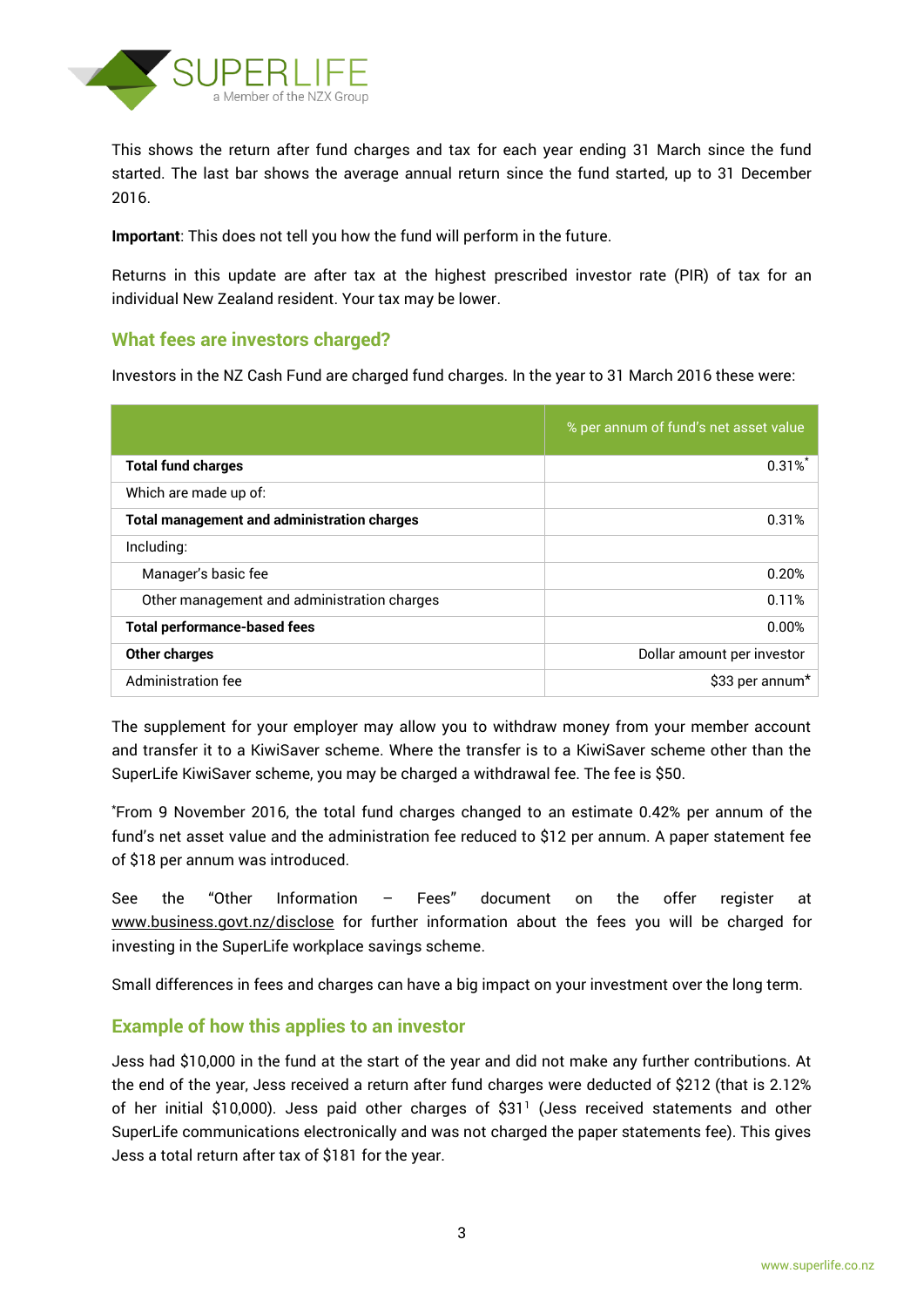

# **What does the fund invest in?**

#### **Actual investment mix**

This shows the types of assets that the fund invests in.



#### **Target investment mix**

This shows the mix of assets that the fund generally intends to invest in.

| <b>Asset Category</b>        | Target asset mix         |
|------------------------------|--------------------------|
| Cash and cash equivalents    | 100.00%                  |
| New Zealand fixed interest   |                          |
| International fixed interest | $\overline{\phantom{0}}$ |
| Australasian equities        | $\blacksquare$           |
| International equities       | $\overline{\phantom{0}}$ |
| Listed property              |                          |
| Unlisted property            | $\overline{\phantom{0}}$ |
| Commodities                  |                          |
| Other                        |                          |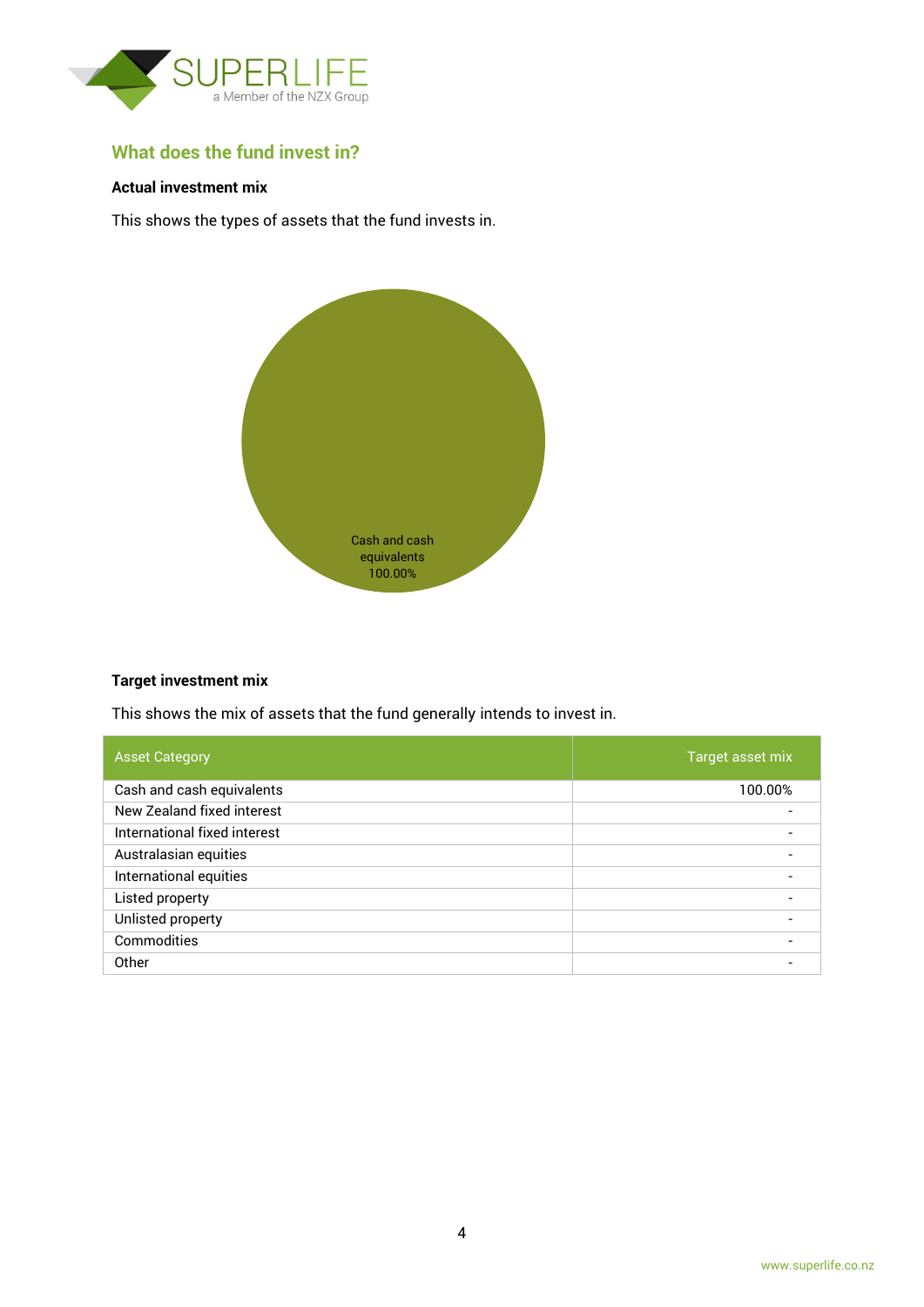

# **Top 10 investments**

| <b>Name</b>                                   | % of fund<br>net assets | <b>Type</b>                  | Country     | <b>Credit rating</b><br>(if applicable) |
|-----------------------------------------------|-------------------------|------------------------------|-------------|-----------------------------------------|
| Nikko AM Wholesale NZ Cash Fund               | 26.76%                  | Cash and cash<br>equivalents | New Zealand |                                         |
| SBS Term Depo 020217 3.43 TD                  | 5.20%                   | Cash and cash<br>equivalents | New Zealand | <b>BBB</b>                              |
| ASB Bank Ltd 080319 FRN                       | 5.01%                   | Cash and cash<br>equivalents | New Zealand | AA-                                     |
| Kiwibank Limited 130519 FRN                   | 4.46%                   | Cash and cash<br>equivalents | New Zealand | $AA+$                                   |
| <b>ASB NZD Current Account</b>                | 3.77%                   | Cash and cash<br>equivalents | New Zealand | AA-                                     |
| ANZ Bank New Zealand Ltd 220319<br><b>FRN</b> | 3.09%                   | Cash and cash<br>equivalents | New Zealand | $AA-$                                   |
| Contact Energy Limited 130417 7.855<br>CВ     | 2.86%                   | Cash and cash<br>equivalents | New Zealand | <b>BBB</b>                              |
| Fonterra Co Operative Group Ltd<br>241017 FRN | 2.81%                   | Cash and cash<br>equivalents | New Zealand | A                                       |
| UDC 240217 3.33 CB                            | 2.39%                   | Cash and cash<br>equivalents | New Zealand | AA-                                     |
| Bank of New Zealand 160617 3.04 TD            | 2.25%                   | Cash and cash<br>equivalents | New Zealand | $AA+$                                   |

The top 10 investments make up 58.59% of the fund.

# **Currency hedging**

Not applicable.